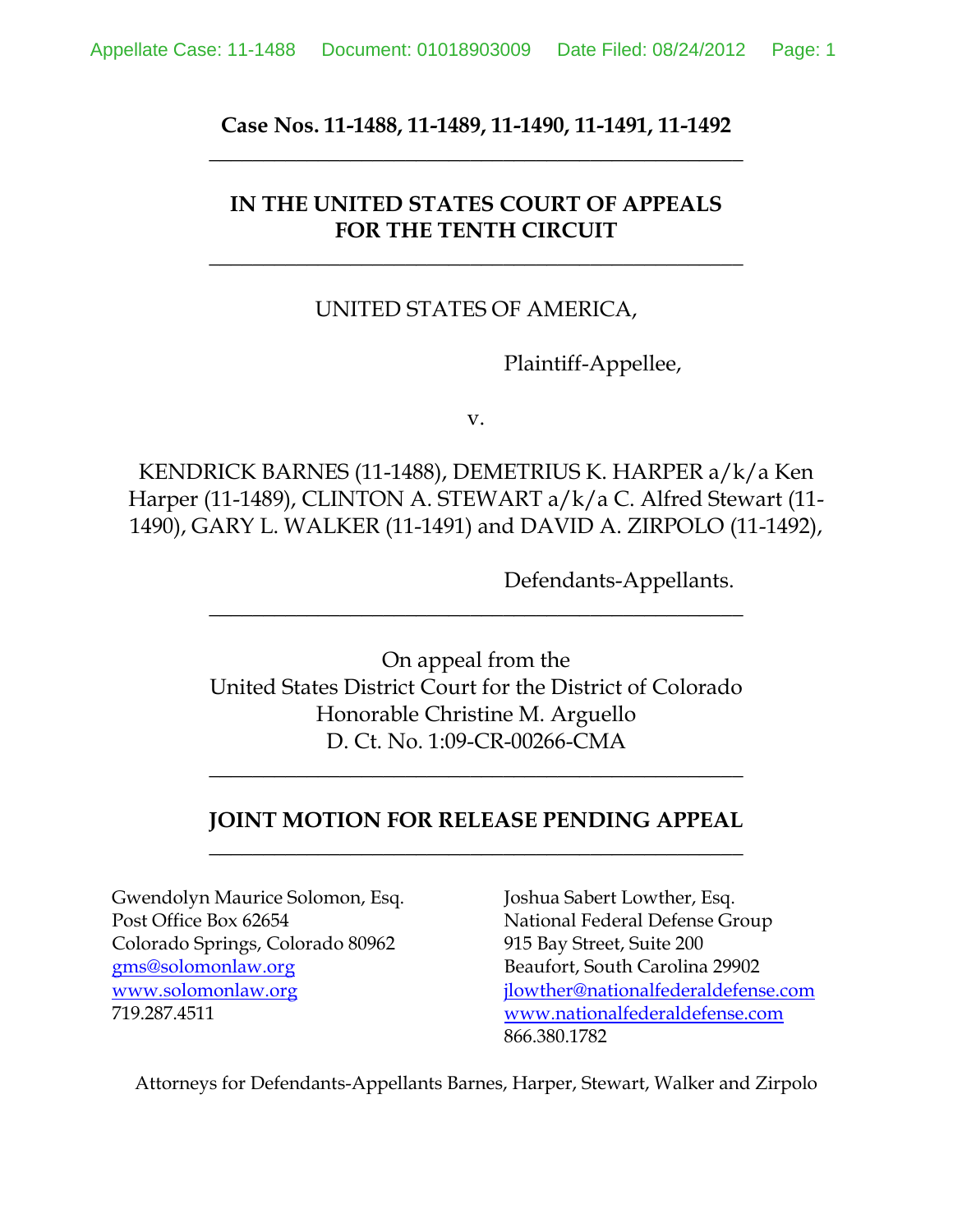COME NOW KENDRICK BARNES ("Barnes"), DEMETRIUS K.

HARPER a/k/a Ken Harper ("Harper"), CLINTON A. STEWART a/k/a

C. Alfred Stewart ("Stewart"), GARY L. WALKER ("Walker") and DAVID

A. ZIRPOLO ("Zirpolo"), defendants-appellants (collectively "Appellants")

in the above-referenced cases, by and through Joshua Sabert Lowther, Esq.

and Gwendolyn Maurice Solomon, Esq., their attorneys of record,<sup>1</sup>

pursuant to Fed. R. App. P. 9(b) and 10th Cir. R. 9, and hereby respectfully move this Honorable Court to release them pending appeal. In support of this motion, Appellants state the following:

### **I. Relevant Procedural History**

A federal grand jury in the District of Colorado indicted Appellants and David A. Banks ("Banks")<sup>2</sup> on June 9, 2009, in various combinations,

 $\ddot{\phantom{a}}$ <sup>1</sup> Undersigned counsel are aware that an attorney's representation of more than one defendant before a trial court or more than one appellant before an appellate court in a single criminal case is not a common occurrence, and an attorney should not undertake such representation until after careful consideration of the ethical and constitutional issues in the same. In this case, Appellants retained Gwendolyn Maurice Solomon, Esq. immediately after they were convicted at trial on October 20, 2011 (Doc. 508) for the purposes of her representing them at sentencing and on appeal. The trial court, pursuant to Fed. R. Crim. P. 44(c), held an inquiry regarding Ms. Solomon's joint representation of Appellants (Doc. 559) and ultimately determined that such representation was permissible. (Doc. 653.) Ms. Solomon elected to undertake such representation only after her having confirmed that no actual conflict had arisen among the Appellants at trial (or at any other time) and her obtaining written waivers of any potential conflict of interest from them. The Appellants retained Joshua Sabert Lowther, Esq. on February 23, 2012 (Doc. 671) to assist Ms. Solomon in her aforementioned representation of them, and Mr. Lowther agreed to do so only after his confirming the absence of any actual (and the improbability of any potential) conflict among Appellants, evidenced by a written waiver of the same from them.

<sup>2</sup> Banks is the Appellants' co-defendant in *United States of America v. David A. Banks, et al.*, No. 1:09-CR-00266 (D. Colo. June 6, 2009) and the appellant in *United States of America v. David A. Banks*, No. 11-1487 (10th Cir. August 3, 2012).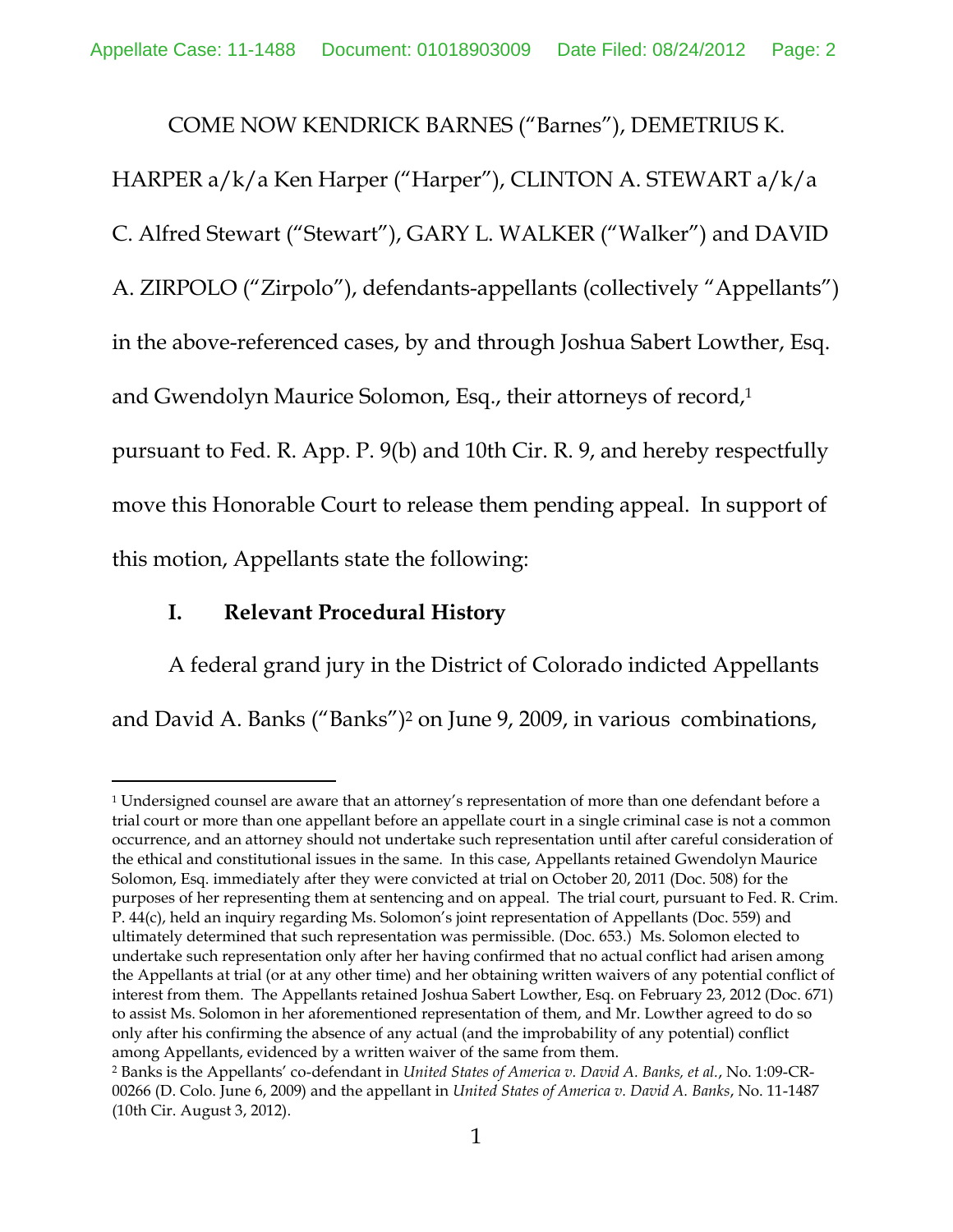on one count of Conspiracy to Commit Mail Fraud and Wire Fraud in violation of 18 U.S.C. § 1349; fifteen counts of Mail Fraud in violation of 18 U.S.C. §§ 1341 and 2; and eight counts of Wire Fraud in violation of 18 U.S.C. §§ 1343 and 2. (Doc. 1.)<sup>3</sup> The Appellants, in response to summonses (Docs. 3-7), appeared before United States Magistrate Boyd N. Boland ("Judge Boland") for their initial appearances on June 23, 2009 (Doc. 15). Judge Boland, pursuant to 18 U.S.C. §§ 3142(a)(1) and (b), released Appellants on personal recognizance bonds. (Docs. 22-26.)

Appellants remained on pretrial release until a jury found them guilty on October 20, 2011 of all counts in which they were charged in the indictment. (Doc. 476.) United States District Judge Christine M. Arguello ("Judge Arguello") remanded Appellants to the custody of the United States Marshals Service ("U.S.M.S.") immediately after her receiving the verdict, and directed Judge Boland to hold a hearing to determine whether Appellants should remain on release pending sentencing. (Doc. 478.) Judge Boland temporarily detained Appellants on October 20, 2011 (Docs. 482 and 486), but after a hearing regarding the aforementioned issue

 $\overline{a}$ 

<sup>&</sup>lt;sup>3</sup> Appellants and Banks were charged with Conspiracy to Commit Mail Fraud and Wire Fraud. Additionally, Barnes was charged with eight counts of Mail Fraud; Harper was charged with eight counts of Mail Fraud and six counts of Wire Fraud; Stewart was charged with six counts of Mail Fraud; and Zirpolo was charged with eleven counts of Mail Fraud and two counts of Wire Fraud.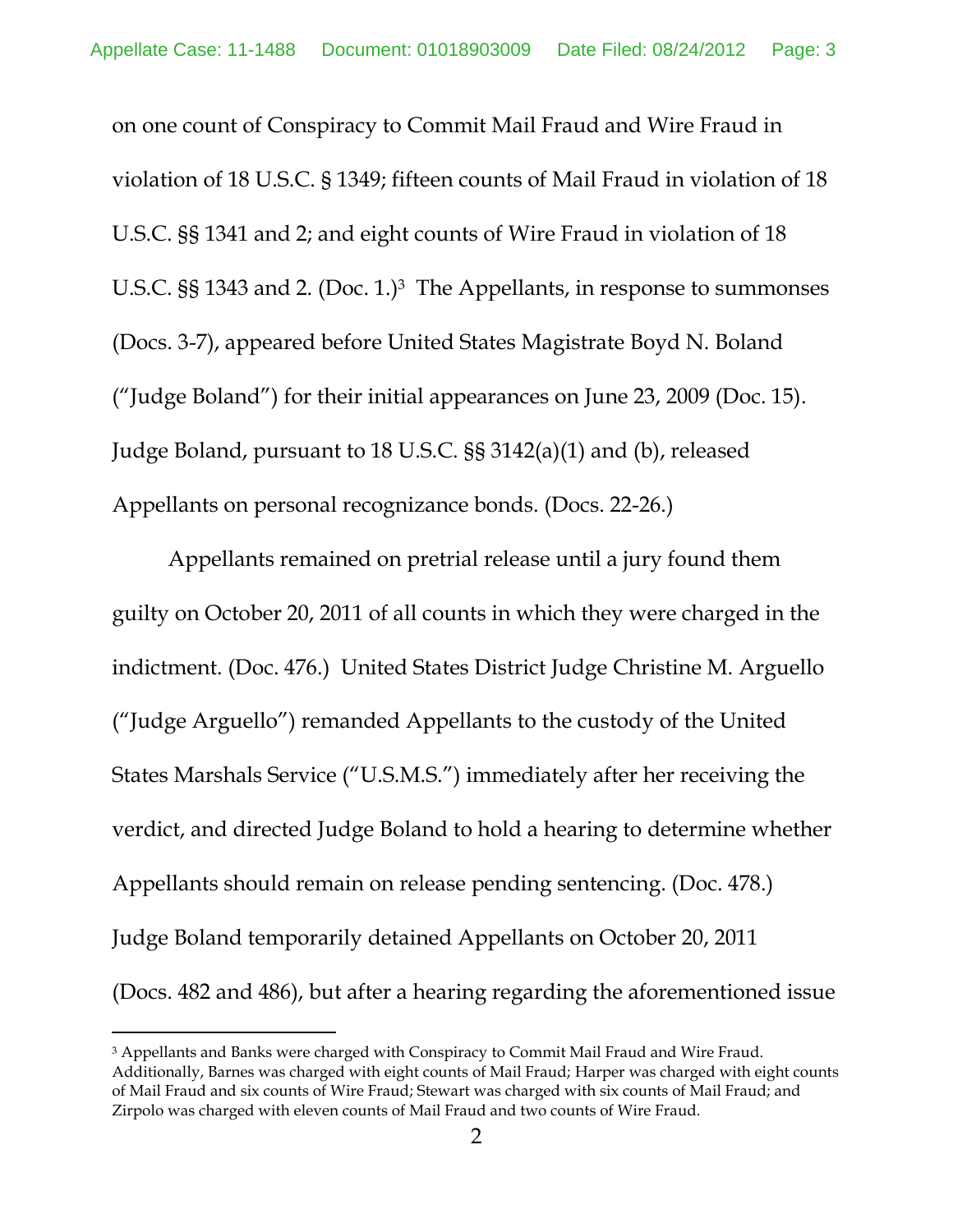on November 18, 2011 (Doc. 563), Judge Boland, pursuant to 18 U.S.C. §3143(a)(1), ordered Appellants released on secured bonds, each in the amount of \$40,000.00 with conditions (Docs. 571-575).

Appellants remained on release until their sentencing hearings on July 23, 2012 (Walker and Barnes), July 27, 2012 (Harper and Stewart) and July 30, 2012 (Zirpolo), during which Judge Arguello sentenced them, *inter alia*, to terms of imprisonment of 135 months (Walker), eighty-seven months (Barnes), 121 months (Harper), 121 months (Stewart), 121 months (Zirpolo) and again, immediately remanded them to the custody of the U.S.M.S. (Docs. 782, 797-800). Appellants moved the trial court to release them pending appeal on July 30, 2012 (Docs. 791-795); the United States of America ("Government") filed its response in opposition on August 3, 2012 (Doc. 802); and the trial court denied Appellants' motions on August 8, 2012 (Doc. 817).

#### **II. Grounds and Relief Sought**

Appellants, pursuant to 10th Cir. R. 9.2(A), will file a memorandum in support of this motion.

#### **III. Disclosure of Opponent's Position**

The Government opposes this motion.

3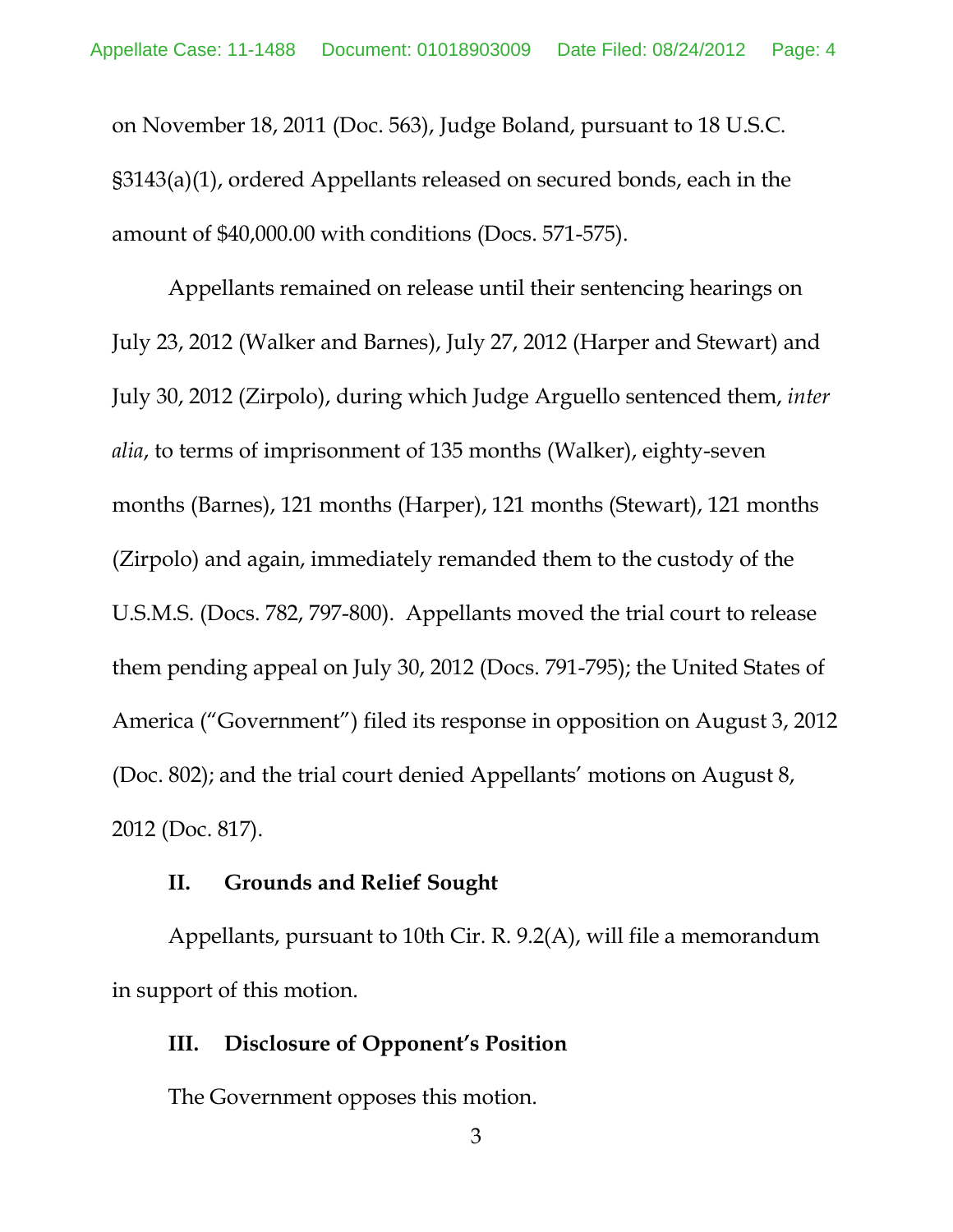## **IV. Conclusion**

Based on the assertions and submissions contained in the memorandum of law that will be filed contemporaneously with and in support of this motion, Appellants pray that this Court release them pending appeal.

This, the 24th day of August, 2012.

Respectfully submitted,

# **s/ Joshua Sabert Lowther, Esq.**

Joshua Sabert Lowther, Esq. National Federal Defense Group 915 Bay Street, Suite 200 Beaufort, South Carolina 29902 [jlowther@nationalfederaldefense.com](mailto:jlowther@nationalfederaldefense.com) [www.nationalfederaldefense.com](http://www.nationalfederaldefense.com/) 866.380.1782

## **s/ Gwendolyn Maurice Solomon, Esq.**

Gwendolyn Maurice Solomon, Esq. Post Office Box 62654 Colorado Springs, Colorado 80962 [gms@solomonlaw.org](mailto:gms@solomonlaw.org) [www.solomonlaw.org](http://www.solomonlaw.org/) 719.287.4511

Attorneys for Appellants